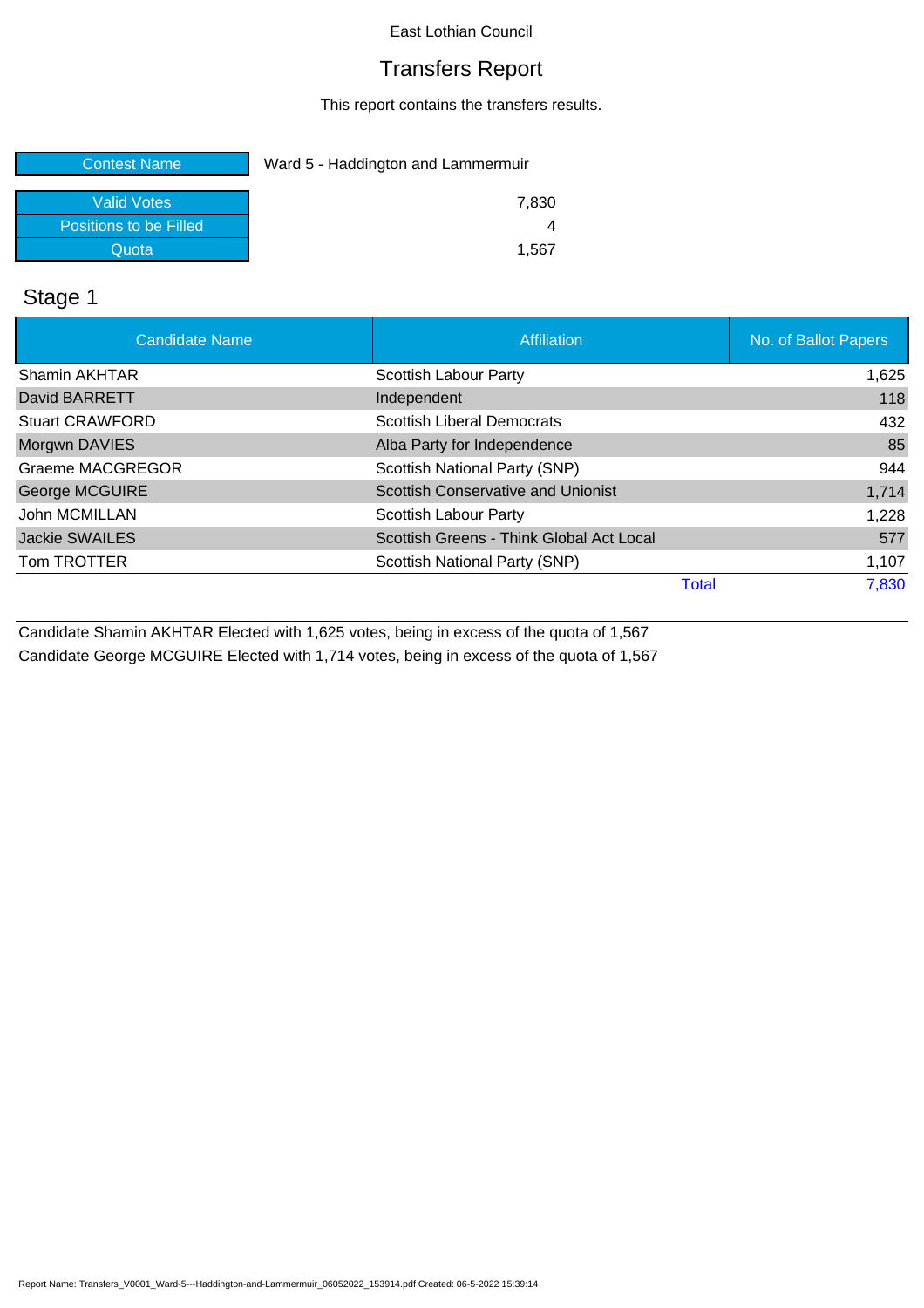### Transfers Report

This report contains the transfers results.

# Stage 2 - Surplus of George MCGUIRE 147.00000

| Action                             | No. of Ballot<br><b>Papers</b> | <b>Transfer Value</b> | <b>Votes Transferred</b> |
|------------------------------------|--------------------------------|-----------------------|--------------------------|
| <b>Transfer to David BARRETT</b>   | 171                            | 0.08576               | 14.66496                 |
| <b>Transfer to Stuart CRAWFORD</b> | 442                            | 0.08576               | 37.90592                 |
| Transfer to Graeme MACGREGOR       | 20                             | 0.08576               | 1.71520                  |
| Transfer to John MCMILLAN          | 504                            | 0.08576               | 43.22304                 |
| Transfer to Jackie SWAILES         | 46                             | 0.08576               | 3.94496                  |
| Transfer to Tom TROTTER            | 24                             | 0.08576               | 2.05824                  |
|                                    |                                |                       |                          |
| No further preference              | 499                            | 0.08576               | 42.79424                 |
| Not transferred due to rounding    |                                |                       | 0.00736                  |
|                                    | <b>Total</b>                   |                       | 147.00000                |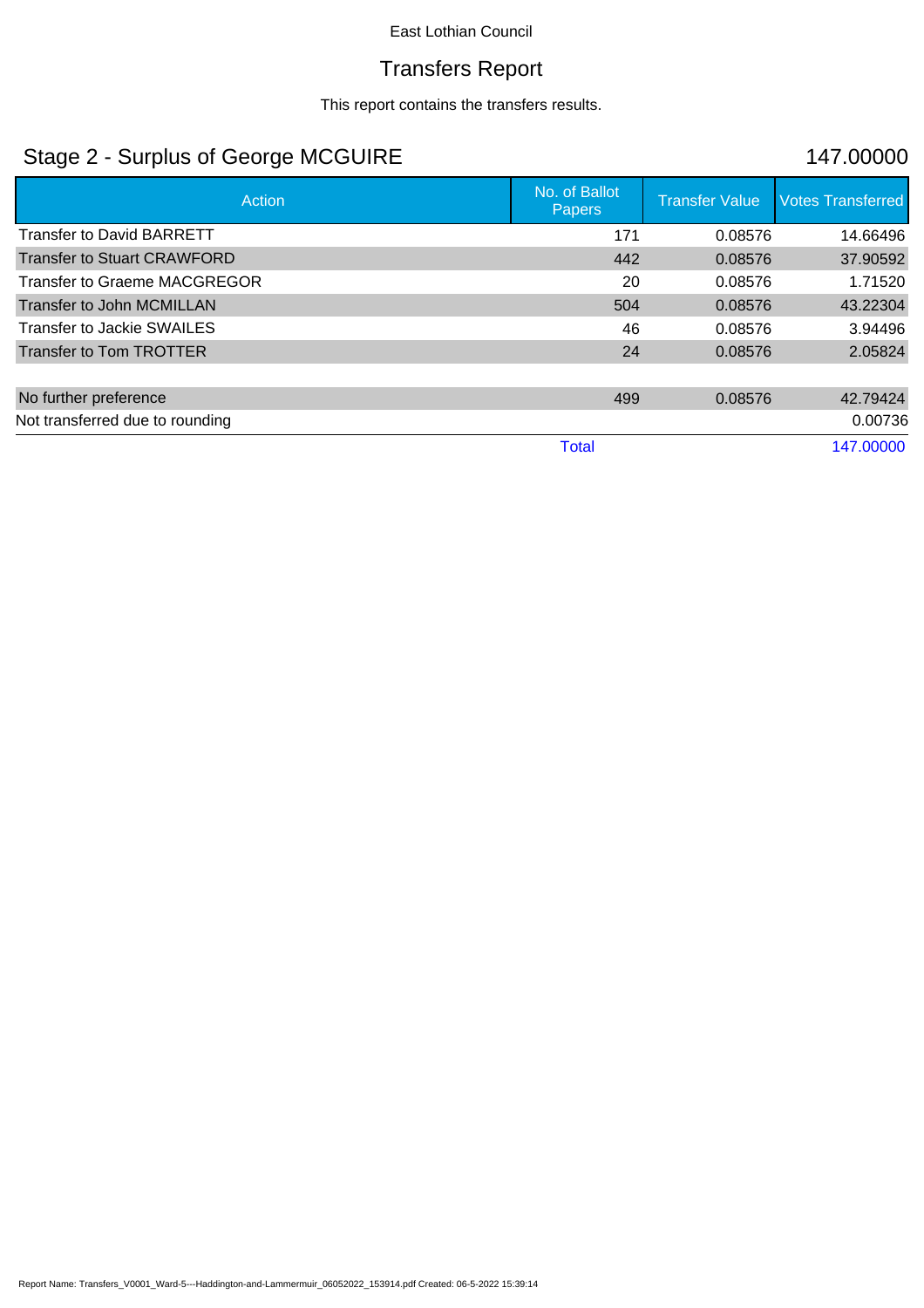# Transfers Report

This report contains the transfers results.

# Stage 3 - Surplus of Shamin AKHTAR 58.00000

| Action                             | No. of Ballot<br><b>Papers</b> | <b>Transfer Value</b> | <b>Votes Transferred</b> |
|------------------------------------|--------------------------------|-----------------------|--------------------------|
| <b>Transfer to David BARRETT</b>   | 45                             | 0.03569               | 1.60605                  |
| <b>Transfer to Stuart CRAWFORD</b> | 128                            | 0.03569               | 4.56832                  |
| Transfer to Graeme MACGREGOR       | 105                            | 0.03569               | 3.74745                  |
| Transfer to John MCMILLAN          | 1,105                          | 0.03569               | 39.43745                 |
| Transfer to Jackie SWAILES         | 96                             | 0.03569               | 3.42624                  |
| Transfer to Tom TROTTER            | 41                             | 0.03569               | 1.46329                  |
|                                    |                                |                       |                          |
| No further preference              | 100                            | 0.03569               | 3.56900                  |
| Not transferred due to rounding    |                                |                       | 0.00375                  |
|                                    | <b>Total</b>                   |                       | 58.00000                 |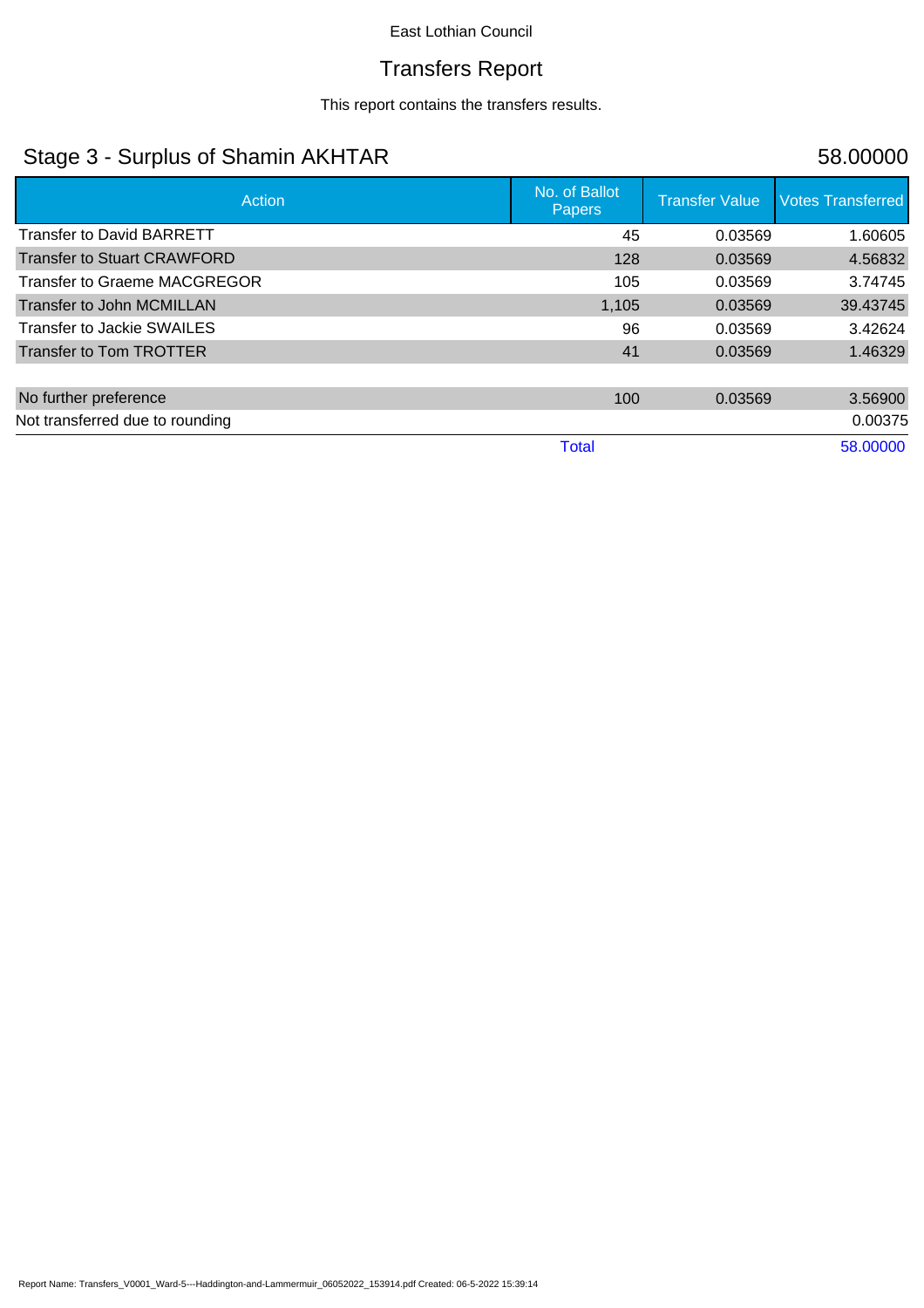### Transfers Report

This report contains the transfers results.

# Stage 4 - Exclusion of Morgwn DAVIES 85.86453

| <b>Action</b>                      | No. of Ballot<br><b>Papers</b> | <b>Transfer Value</b> | <b>Votes Transferred</b> |
|------------------------------------|--------------------------------|-----------------------|--------------------------|
| <b>Transfer to David BARRETT</b>   | 14                             | 1.00000               | 14.00000                 |
| <b>Transfer to Stuart CRAWFORD</b> | $\overline{4}$                 | 1.00000               | 4.00000                  |
| Transfer to Graeme MACGREGOR       | 21                             | 1.00000               | 21.00000                 |
| Transfer to John MCMILLAN          | 9                              | 1.00000               | 9.00000                  |
| <b>Transfer to Jackie SWAILES</b>  | $\overline{7}$                 | 1.00000               | 7.00000                  |
| <b>Transfer to Tom TROTTER</b>     | 14                             | 1.00000               | 14.00000                 |
| Transfer to David BARRETT          | 2                              | 0.08576               | 0.17152                  |
| <b>Transfer to Stuart CRAWFORD</b> | 3                              | 0.08576               | 0.25728                  |
| Transfer to John MCMILLAN          |                                | 0.08576               | 0.08576                  |
| <b>Transfer to Jackie SWAILES</b>  | 1                              | 0.08576               | 0.08576                  |
| Transfer to John MCMILLAN          | 3                              | 0.03569               | 0.10707                  |
| <b>Transfer to Jackie SWAILES</b>  | 1                              | 0.03569               | 0.03569                  |
|                                    |                                |                       |                          |
| No further preference              | 16                             | 1.00000               | 16.00000                 |
| No further preference              |                                | 0.08576               | 0.08576                  |
| No further preference              | 1                              | 0.03569               | 0.03569                  |
| Not transferred due to rounding    |                                |                       | 0.00000                  |
|                                    | <b>Total</b>                   |                       | 85.86453                 |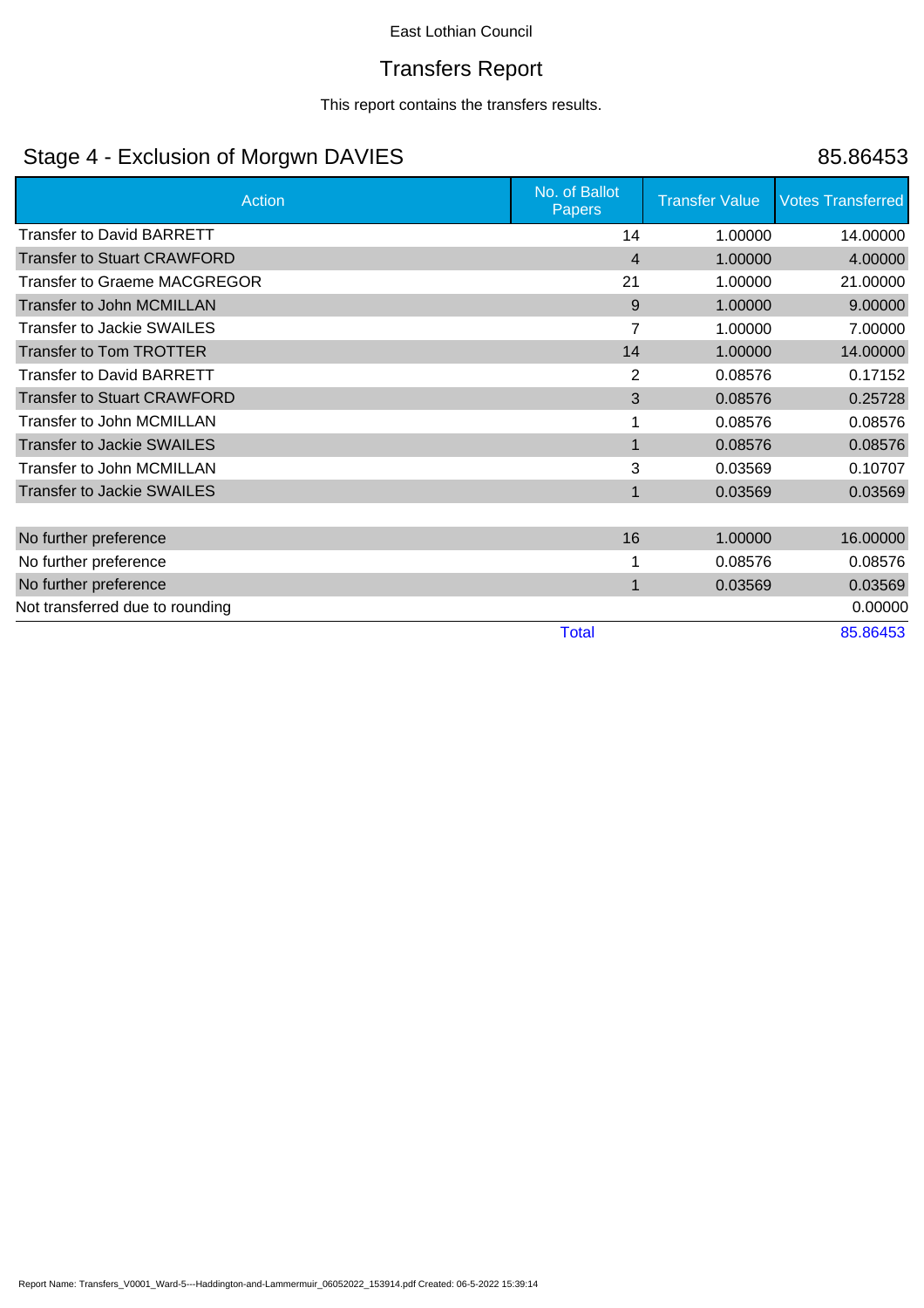### Transfers Report

This report contains the transfers results.

# Stage 5 - Exclusion of David BARRETT 148.44253

| <b>Action</b>                       | No. of Ballot<br>Papers | <b>Transfer Value</b> | <b>Votes Transferred</b> |
|-------------------------------------|-------------------------|-----------------------|--------------------------|
| <b>Transfer to Stuart CRAWFORD</b>  | 50                      | 1.00000               | 50.00000                 |
| <b>Transfer to Graeme MACGREGOR</b> | 12                      | 1.00000               | 12.00000                 |
| <b>Transfer to John MCMILLAN</b>    | 21                      | 1.00000               | 21.00000                 |
| <b>Transfer to Jackie SWAILES</b>   | 17                      | 1.00000               | 17.00000                 |
| <b>Transfer to Tom TROTTER</b>      | $\overline{7}$          | 1.00000               | 7.00000                  |
| <b>Transfer to Stuart CRAWFORD</b>  | 50                      | 0.08576               | 4.28800                  |
| Transfer to John MCMILLAN           | 36                      | 0.08576               | 3.08736                  |
| <b>Transfer to Jackie SWAILES</b>   | 8                       | 0.08576               | 0.68608                  |
| <b>Transfer to Tom TROTTER</b>      | 2                       | 0.08576               | 0.17152                  |
| <b>Transfer to Stuart CRAWFORD</b>  | 11                      | 0.03569               | 0.39259                  |
| <b>Transfer to Graeme MACGREGOR</b> |                         | 0.03569               | 0.03569                  |
| Transfer to John MCMILLAN           | 19                      | 0.03569               | 0.67811                  |
| <b>Transfer to Jackie SWAILES</b>   | 3                       | 0.03569               | 0.10707                  |
| <b>Transfer to Tom TROTTER</b>      | $\mathbf{1}$            | 0.03569               | 0.03569                  |
|                                     |                         |                       |                          |
| No further preference               | 25                      | 1.00000               | 25.00000                 |
| No further preference               | 77                      | 0.08576               | 6.60352                  |
| No further preference               | 10                      | 0.03569               | 0.35690                  |
| Not transferred due to rounding     |                         |                       | 0.00000                  |
|                                     | <b>Total</b>            |                       | 148.44253                |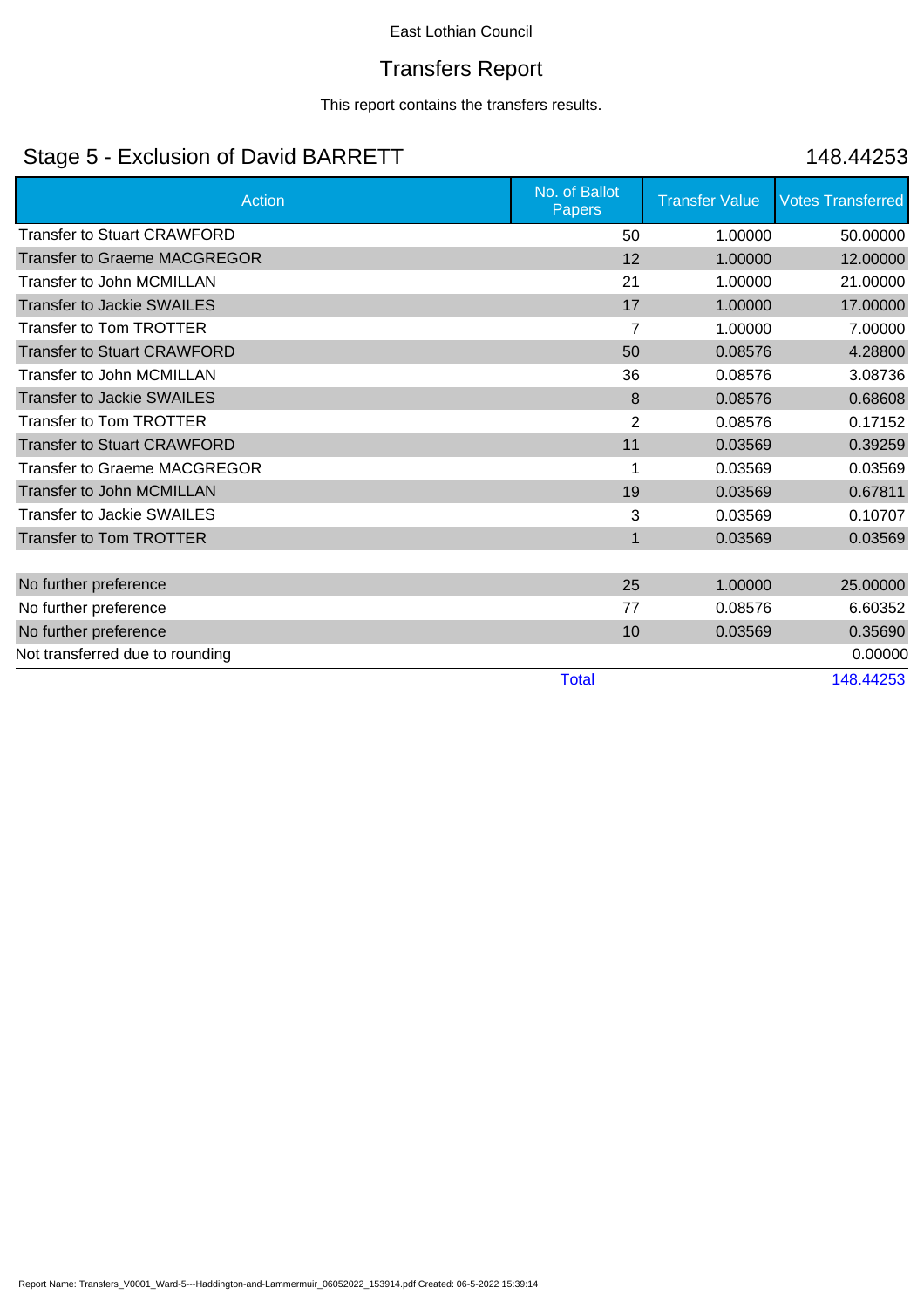### Transfers Report

This report contains the transfers results.

# Stage 6 - Exclusion of Stuart CRAWFORD 533.41211

| <b>Action</b>                       | No. of Ballot<br>Papers | <b>Transfer Value</b> | <b>Votes Transferred</b> |
|-------------------------------------|-------------------------|-----------------------|--------------------------|
| <b>Transfer to Graeme MACGREGOR</b> | 20                      | 1.00000               | 20.00000                 |
| Transfer to John MCMILLAN           | 180                     | 1.00000               | 180.00000                |
| <b>Transfer to Jackie SWAILES</b>   | 111                     | 1.00000               | 111.00000                |
| <b>Transfer to Tom TROTTER</b>      | 16                      | 1.00000               | 16.00000                 |
| <b>Transfer to Graeme MACGREGOR</b> | $\overline{2}$          | 0.08576               | 0.17152                  |
| Transfer to John MCMILLAN           | 181                     | 0.08576               | 15.52256                 |
| Transfer to Jackie SWAILES          | 50                      | 0.08576               | 4.28800                  |
| <b>Transfer to Tom TROTTER</b>      | 12                      | 0.08576               | 1.02912                  |
| <b>Transfer to Graeme MACGREGOR</b> | 20                      | 0.03569               | 0.71380                  |
| <b>Transfer to John MCMILLAN</b>    | 66                      | 0.03569               | 2.35554                  |
| <b>Transfer to Jackie SWAILES</b>   | 12                      | 0.03569               | 0.42828                  |
| <b>Transfer to Tom TROTTER</b>      | 3                       | 0.03569               | 0.10707                  |
|                                     |                         |                       |                          |
| No further preference               | 159                     | 1.00000               | 159.00000                |
| No further preference               | 250                     | 0.08576               | 21.44000                 |
| No further preference               | 38                      | 0.03569               | 1.35622                  |
| Not transferred due to rounding     |                         |                       | 0.00000                  |
|                                     | <b>Total</b>            |                       | 533.41211                |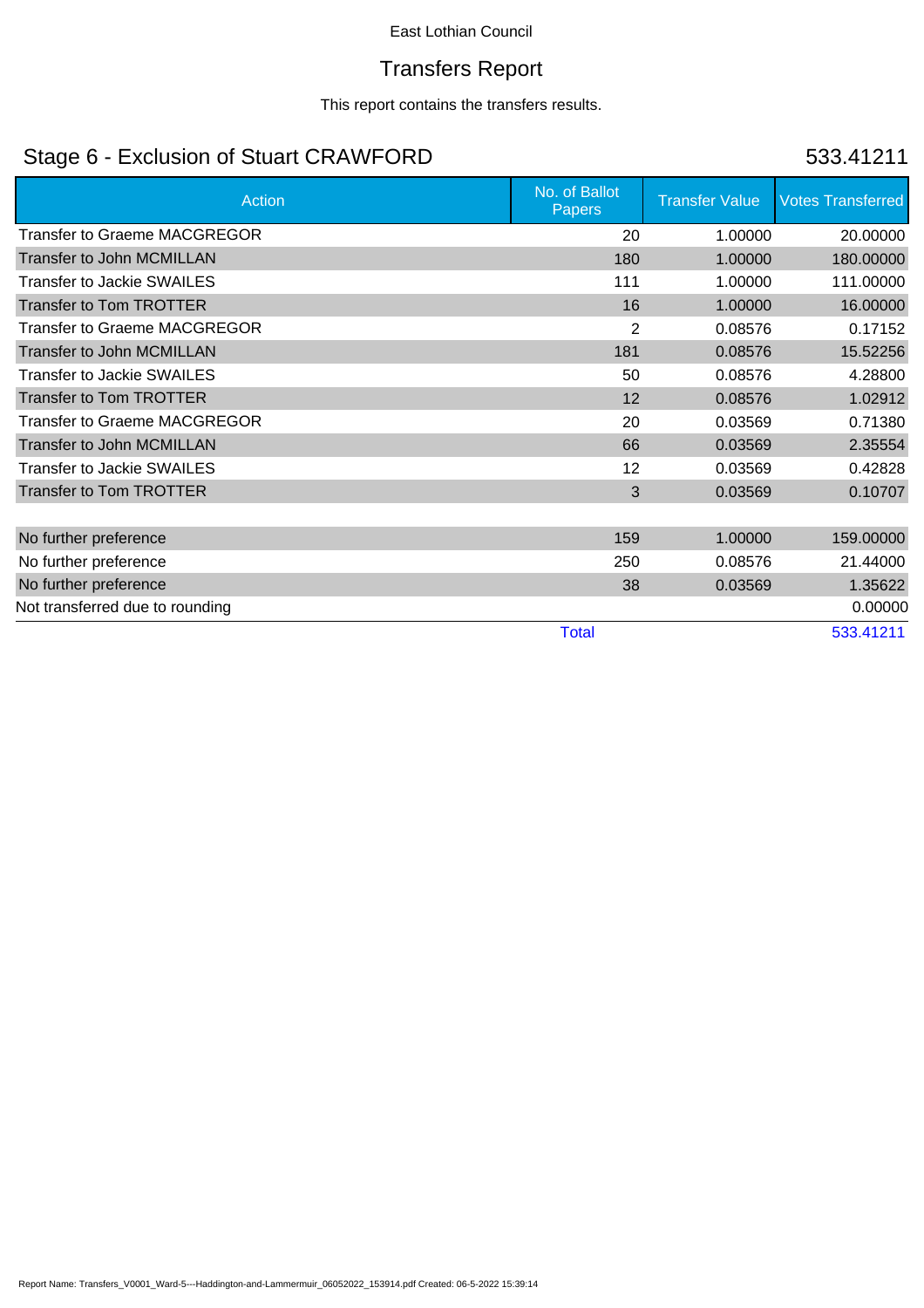### Transfers Report

This report contains the transfers results.

# Stage 7 - Exclusion of Jackie SWAILES 725.00208

| Action                              | No. of Ballot<br><b>Papers</b> | <b>Transfer Value</b> | <b>Votes Transferred</b> |
|-------------------------------------|--------------------------------|-----------------------|--------------------------|
| <b>Transfer to Graeme MACGREGOR</b> | 150                            | 1.00000               | 150.00000                |
| Transfer to John MCMILLAN           | 169                            | 1.00000               | 169.00000                |
| Transfer to Tom TROTTER             | 201                            | 1.00000               | 201.00000                |
| <b>Transfer to Graeme MACGREGOR</b> | 6                              | 0.08576               | 0.51456                  |
| Transfer to John MCMILLAN           | 11                             | 0.08576               | 0.94336                  |
| <b>Transfer to Tom TROTTER</b>      | $\overline{7}$                 | 0.08576               | 0.60032                  |
| <b>Transfer to Graeme MACGREGOR</b> | 10                             | 0.03569               | 0.35690                  |
| <b>Transfer to John MCMILLAN</b>    | 44                             | 0.03569               | 1.57036                  |
| Transfer to Tom TROTTER             | 17                             | 0.03569               | 0.60673                  |
|                                     |                                |                       |                          |
| No further preference               | 192                            | 1.00000               | 192.00000                |
| No further preference               | 81                             | 0.08576               | 6.94656                  |
| No further preference               | 41                             | 0.03569               | 1.46329                  |
| Not transferred due to rounding     |                                |                       | 0.00000                  |
|                                     | <b>Total</b>                   |                       | 725.00208                |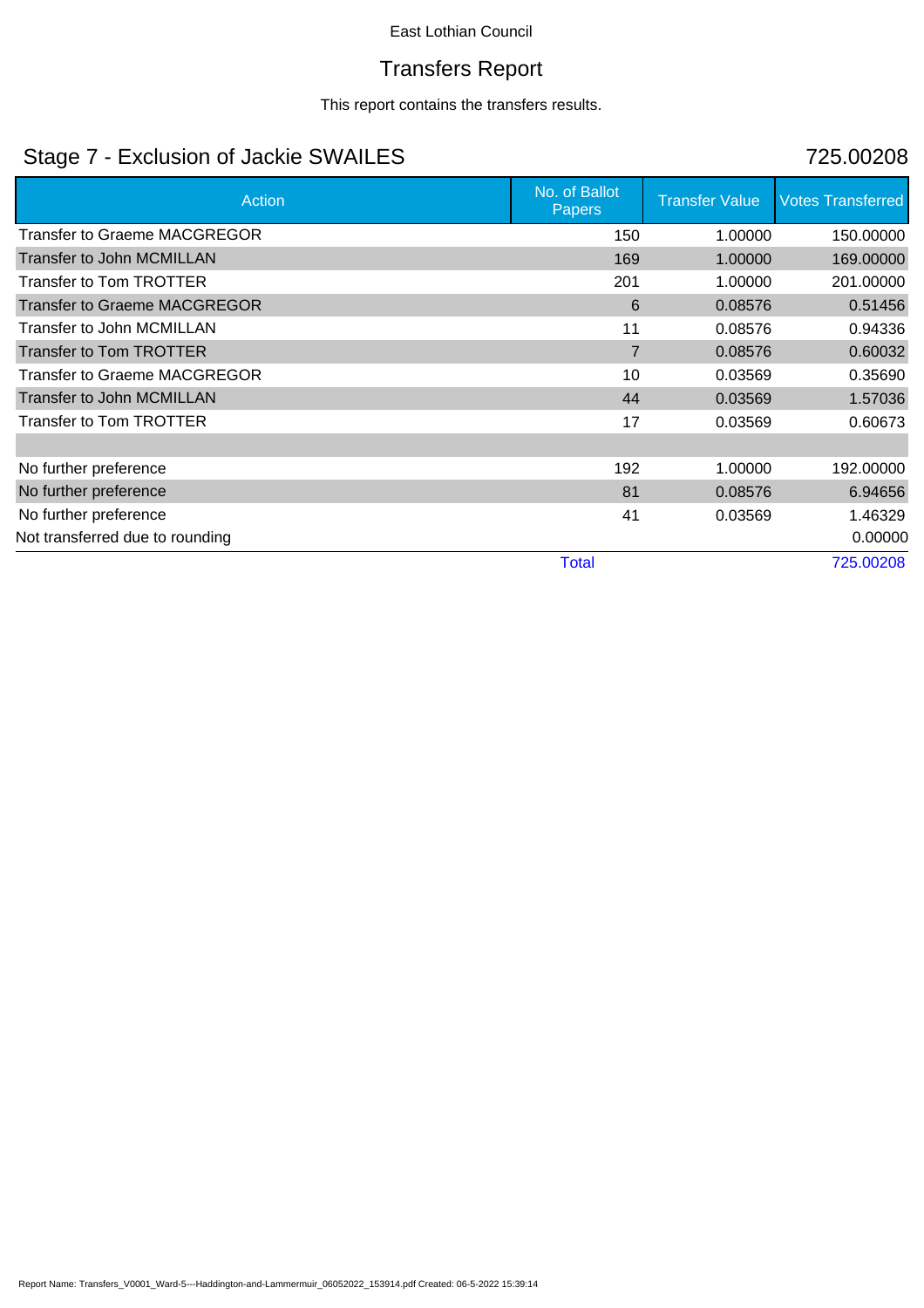### Transfers Report

This report contains the transfers results.

# Stage 8 - Surplus of John MCMILLAN 147.01061

| Action                              | No. of Ballot<br><b>Papers</b> | <b>Transfer Value</b> | <b>Votes Transferred</b> |
|-------------------------------------|--------------------------------|-----------------------|--------------------------|
| <b>Transfer to Graeme MACGREGOR</b> | 154                            | 0.08576               | 13.20704                 |
| <b>Transfer to Tom TROTTER</b>      | 307                            | 0.08576               | 26.32832                 |
| Transfer to Graeme MACGREGOR        | 49                             | 0.00735               | 0.36015                  |
| <b>Transfer to Tom TROTTER</b>      | 31                             | 0.00735               | 0.22785                  |
| Transfer to Graeme MACGREGOR        | 124                            | 0.00306               | 0.37944                  |
| <b>Transfer to Tom TROTTER</b>      | 137                            | 0.00306               | 0.41922                  |
|                                     |                                |                       |                          |
| No further preference               | 1,146                          | 0.08576               | 98.28096                 |
| No further preference               | 653                            | 0.00735               | 4.79955                  |
| No further preference               | 976                            | 0.00306               | 2.98656                  |
| Not transferred due to rounding     |                                |                       | 0.02152                  |
|                                     | <b>Total</b>                   |                       | 147.01061                |

Report Name: Transfers\_V0001\_Ward-5---Haddington-and-Lammermuir\_06052022\_153914.pdf Created: 06-5-2022 15:39:14